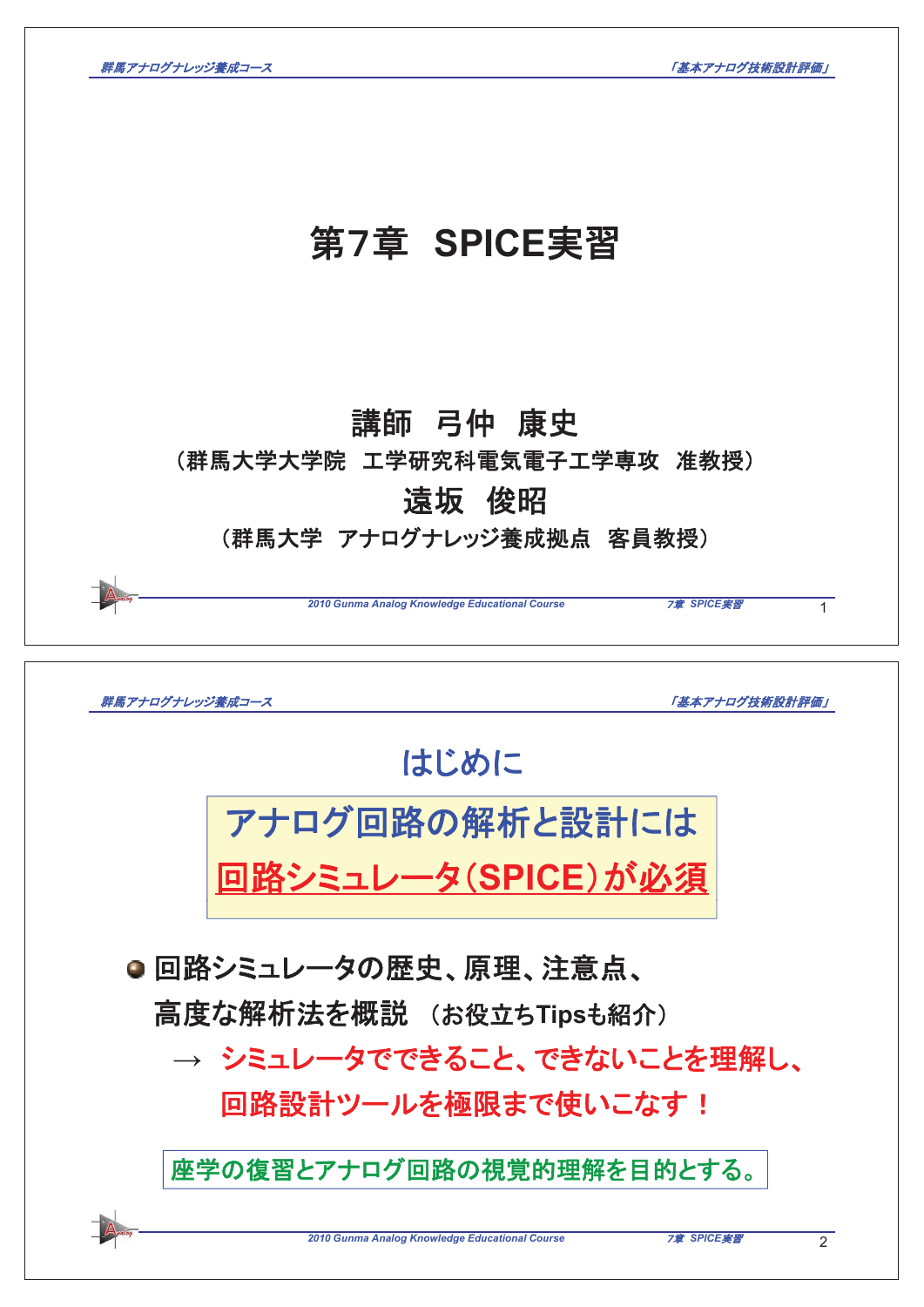## **7.1 SPICEの歴史**

**SPICE** (Simulation Program with Integrated Circuit Emphasis: 集積回路に重点をおいたシミュ レーションプログラム)とは、カリフォルニア大学バーク レー校(UCB)で開発された主にアナログ回路をシミュ レート(模擬)する強力な汎用回路解析プログラム. ● 1960年代に計算エンジン部開発 䠍䠕䠔䠌ᖺ**SPICE2G6**බ㛤 **● 1990年以降ベンダーよりGUI環境の** 異なるEDAツールが多数発表  $2010$  Gunma Analog Knowledge Educational Course **7章 SPICE***実習* 3 **PSpice, HSPICE, SmartSpice etc..**

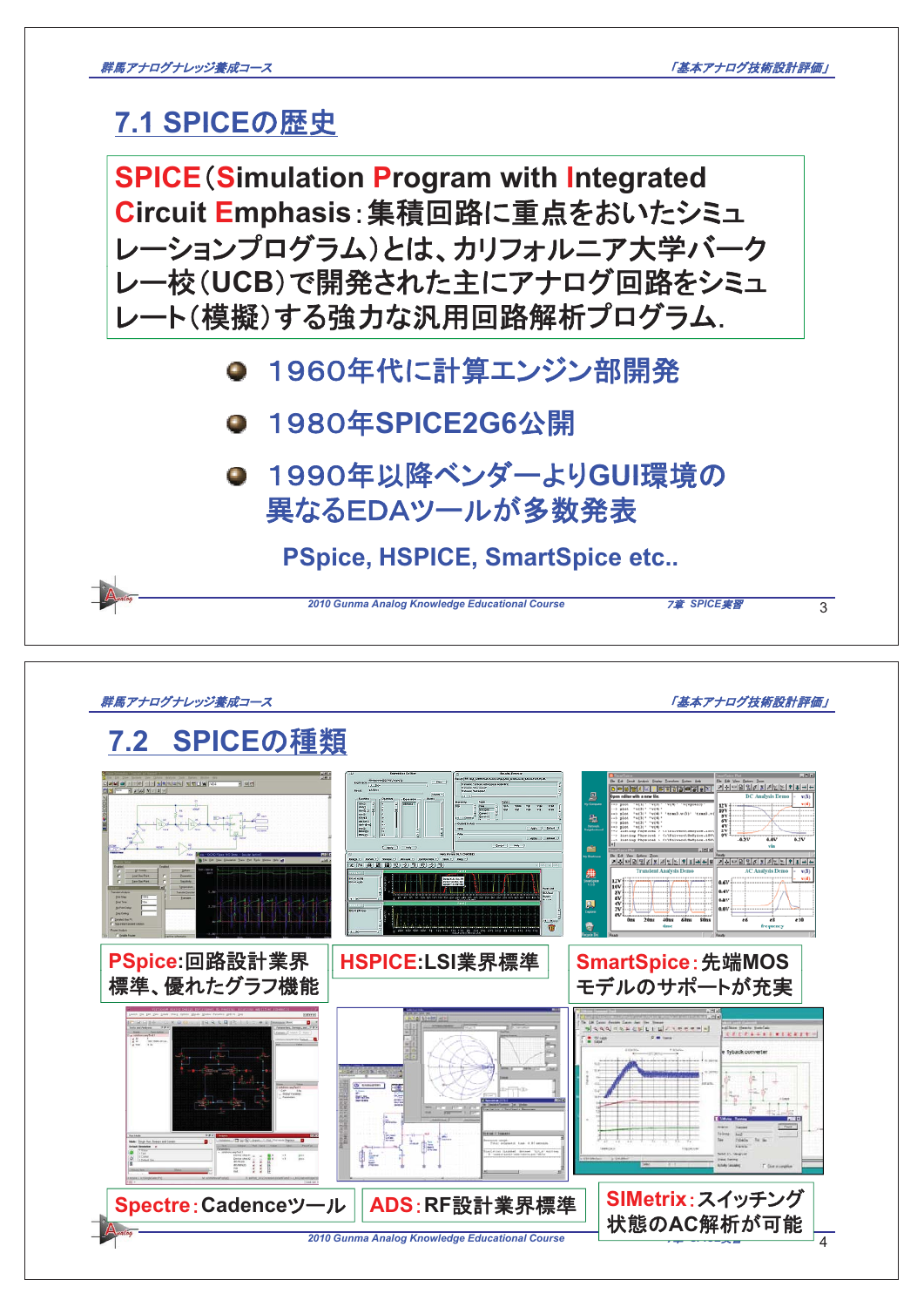## PSpice, HSPICE, Spice3 の違いは?

- · SPICEエンジンは共通だが, 収束アルゴリズム, 使用可能な トランジスタモデル(BSIMなど)が若干異なる.
- ・回路図入力や波形解析のGUIインターフェースが異なり、 └使い勝手に差がある. ベンダー提供のモデル数にも差異あり。<br>・完全フリーのSpice3(Windows版 Lipux版) LTSpiceもお薦め
- **・完全フリーのSpice3(Windows版, Linux版)、LTSpiceもお薦め。**